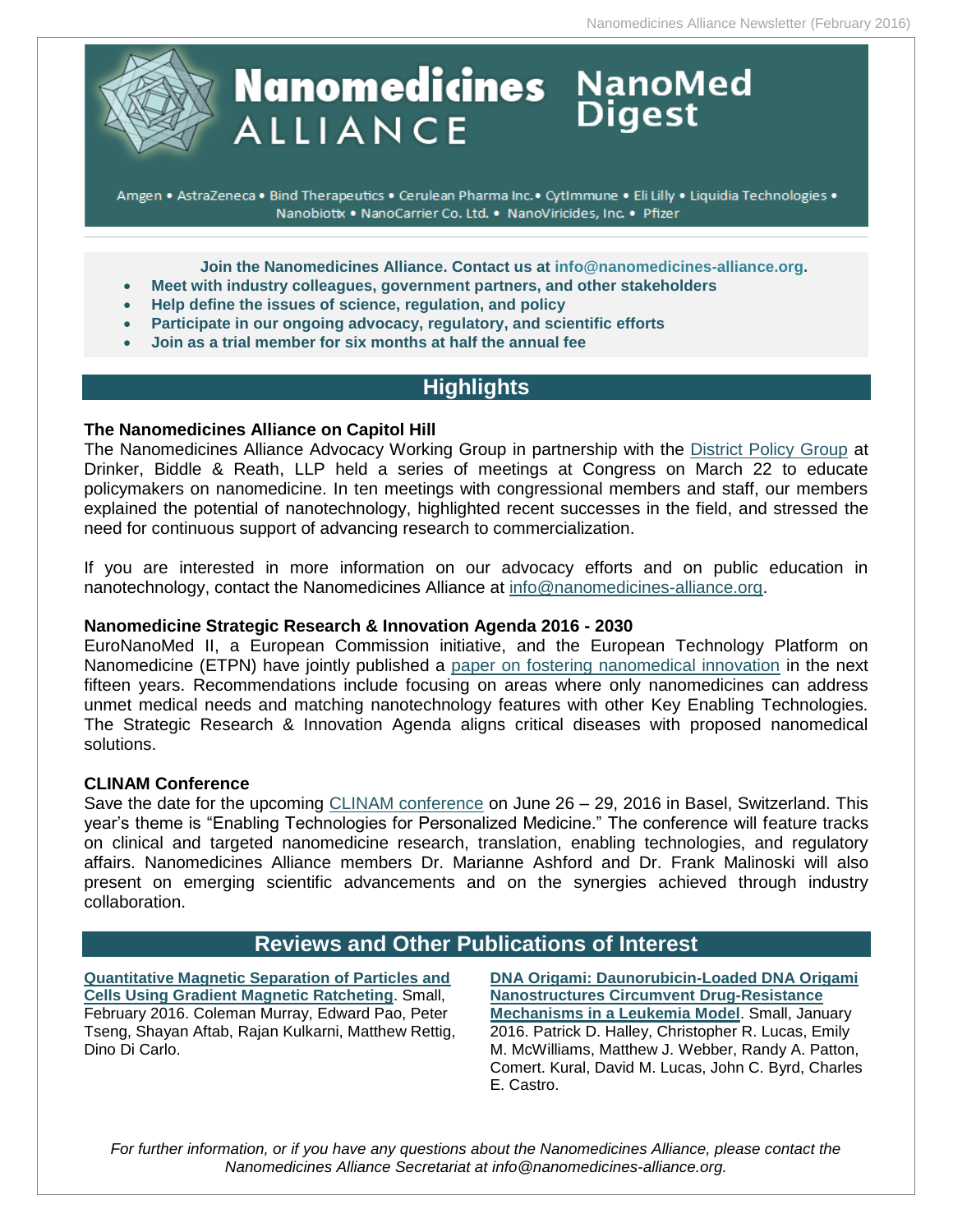# **Nanomedicines Alliance Newsletter February 2016**

**[Tailoring nanoparticle designs to target cancer](http://www.pnas.org/content/113/9/E1142)** 

**[based on tumor pathophysiology](http://www.pnas.org/content/113/9/E1142)**. Proceedings of the National Academy of Sciences, Vol. 113, No. 9, March 2016. Edward A. Sykes, Qin Dai, Christopher D. Sarsons, Juan Chen, Jonathan V. Rocheleau, David M. Hwang, Gang Zheng, David T. Cramb, Kristina D. Rinker, Warren C. W. Chan.

# **[Sequence-Specific Recognition of MicroRNAs and](http://pubs.acs.org/doi/abs/10.1021/acs.nanolett.6b00001)  [Other Short Nucleic Acids with Solid-State](http://pubs.acs.org/doi/abs/10.1021/acs.nanolett.6b00001)  [Nanopores](http://pubs.acs.org/doi/abs/10.1021/acs.nanolett.6b00001)**. Nano Letters, Vol. 16, No. 3, pp. 2033 – 2039, January 2016. Osama K. Zahid, Fanny Wang,

Jan A. Ruzicka, Ethan W. Taylor, Adam R. Hall.

**[Cubical Shape Enhances the Interaction of Layer](http://onlinelibrary.wiley.com/doi/10.1002/adhm.201500537/abstract)[by-Layer Polymeric Particles with Breast Cancer](http://onlinelibrary.wiley.com/doi/10.1002/adhm.201500537/abstract)  [Cells](http://onlinelibrary.wiley.com/doi/10.1002/adhm.201500537/abstract)**. Advanced Healthcare Materials, Vol. 4, Issue 17, pp. 2657 – 2666, December 2015. Jenolyn F. Alexander, Veronika Kozlovskaya, Jun Chen, Thomas Kuncewicz, Eugenia Kharlampieva, Biana Godin.

#### **[WO3/Pt nanoparticles are NADPH oxidase](http://iopscience.iop.org/article/10.1088/0957-4484/27/6/065101/meta;jsessionid=38E069CB08C02087763934BFE2726280.c4.iopscience.cld.iop.org)  [biomimetics that mimic effector cells in vitro and](http://iopscience.iop.org/article/10.1088/0957-4484/27/6/065101/meta;jsessionid=38E069CB08C02087763934BFE2726280.c4.iopscience.cld.iop.org)**

**[in vivo](http://iopscience.iop.org/article/10.1088/0957-4484/27/6/065101/meta;jsessionid=38E069CB08C02087763934BFE2726280.c4.iopscience.cld.iop.org)**. Nanotechnology, Vol. 27, No. 6, December 2015. Andrea J Clark, Emma L Coury, Alexandra M Meilhac, Howard R Petty.

**[A Tunable Protein Piston That Breaks Membranes](http://pubs.acs.org/doi/abs/10.1021/acssynbio.5b00237)  [to Release Encapsulated Cargo](http://pubs.acs.org/doi/abs/10.1021/acssynbio.5b00237)**. ACS Synthetic Biology, January 2016. Jessica K. Polka and Pamela A. Silver.

# **[X-ray induced singlet oxygen generation by](http://www.nature.com/articles/srep19954)  [nanoparticle-photosensitizer conjugates for](http://www.nature.com/articles/srep19954)  [photodynamic therapy: determination of singlet](http://www.nature.com/articles/srep19954)  [oxygen quantum yield](http://www.nature.com/articles/srep19954)**. Scientific Reports, 6, Article No. 19954, January 2016. Sandhya Clement, Wei Deng, Elizabeth Camilleri, Brian C. Wilson, Ewa M. Goldys.

**[Chemically activatable viral capsid functionalized](http://www.futuremedicine.com/doi/10.2217/nnm.15.207)  [for cancer targeting](http://www.futuremedicine.com/doi/10.2217/nnm.15.207)**. Nanomedicine, Vol. 11, No. 4, pp. 377 – 390, February 2016. Chun-Chieh Chen, Li Xing, Marie Stark, Tingwei Ou, Prasida Holla, Kai Xiao, Shizuo G Kamita, Bruce D Hammock, Kit Lam, R Holland Cheng.

**[Highly robust crystalsome via directed polymer](http://www.nature.com/ncomms/2016/160203/ncomms10599/full/ncomms10599.html)  [crystallization at curved liquid/liquid interface](http://www.nature.com/ncomms/2016/160203/ncomms10599/full/ncomms10599.html)**. Nature Communications, Vol. 7, Article No. 10599, February 2016. Wenda Wang, Hao Qi, Tian Zhou, Shan Mei, Lin Han, Takeshi Higuchi, Hiroshi Jinnai, Christopher Y. Li.

**[Monodispersed calcium carbonate nanoparticles](http://pubs.rsc.org/en/Content/ArticleLanding/2016/NR/C5NR06162H#!divAbstract)  [modulate local pH and inhibit tumor growth in](http://pubs.rsc.org/en/Content/ArticleLanding/2016/NR/C5NR06162H#!divAbstract)  [vivo](http://pubs.rsc.org/en/Content/ArticleLanding/2016/NR/C5NR06162H#!divAbstract)**. Nanoscale, 2016. Avik Som, Ramesh Raliya, Limei Tian, Walter Akers, Joseph E. Ippolito, Srikanth Singamaneni, Pratim Biswasc, Samuel Achilefu.

# **Conferences and Workshops**

#### **[International Conference on Nanomedicine, Drug](http://nddte.com/)  [Delivery, and Tissue Engineering](http://nddte.com/)**, **1 – 2 April 2016, Prague, Czech Republic**

Cancer and Nanotechnology Clinical Application of Nanotechnology Gene Delivery Systems Nanomedical Technologies

#### **[10th World Meeting on Pharmaceutics,](http://www.worldmeeting.org/home/)  [Biopharmaceutics, and Pharmaceutical](http://www.worldmeeting.org/home/)  [Technology,](http://www.worldmeeting.org/home/) 4 – 7 April 2016, Glasgow, United Kingdom**

2D and 3D printing in drug delivery **Nanoparticles** Cellular drug transport

#### **[7th International Congress: Nanotechnology in](http://www.bionanomed.at/)  [Biology & Medicine,](http://www.bionanomed.at/) 6 – 8 April 2016, Krems, Austria**

Nanomaterials for Biomedical Applications Regenerative Nanomedicine - Nanotechnology and Stem Cells

Nanotechnology for Detection, Diagnosis, Imaging & Sensing NanoPharmaceuticals & Drug Design Nano Oncology: Drug Delivery & Therapeutics

# **[Bionanomaterials](http://www.zingconferences.com/conferences/6th-zing-bionanomaterials-conference/) Conference, 8 – 11 May 2016,**

**Varna, Bulgaria Synthesis Characterization Toxicity Therapeutics** 

# **[International Nanotechnology Congress,](http://www.nanotoxcongress.net/index.html) 1 – 4**

**June 2016, Boston, MA** Regulatory landscape Biomedical applications

# **[Nano in Bio 2016,](http://nanoinbio2016.sciencesconf.org/) 31 May – 5 June 2016, Le**

**Gosier, French West Indies** Biosensors & nanobioelectronics

 Bio-inspired materials & drug delivery Nanobiomechanics & nanomedicine Tissue engineering & regenerative medicine Nanotechnologies & biomedical applications

*For further information, or if you have any questions about the Nanomedicines Alliance, please contact the Nanomedicines Alliance Secretariat at info@nanomedicines-alliance.org.*